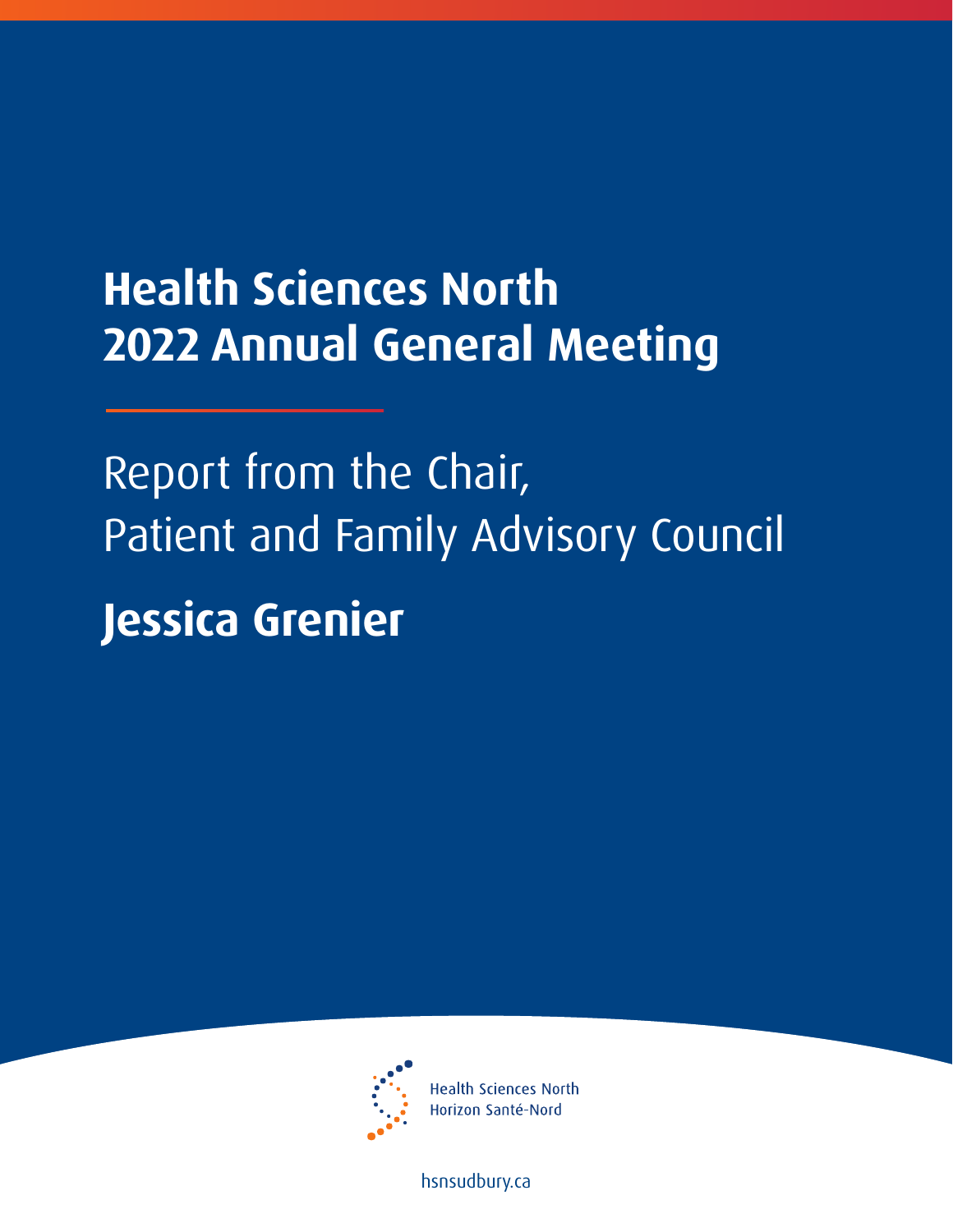# **Report from the Chair, Patient and Family Advisory Council Annual General Meeting - June 15, 2022 Jessica Grenier**

 engage with patients and their families to ensure that we remain the focus of all that It's my pleasure to present to you the progress that the Patient and Family Advisory program has made over the past year and to highlight Health Sciences North (HSN) and Health Sciences North Research Institute (HSNRI) in their continued commitment to HSN does.

 care and treatment at HSN and their family members. The Patient and Family Advisory improvement from the patient and family perspective. Patient and Family Advisors serve as a "voice" for patients who have and are receiving Council (or PFAC) is dedicated to strengthening collaboration between patients and family members and the health care team to enhance HSN's ability to deliver the highest standard of safe, comprehensive and compassionate health care. Information and requests flow into the PFAC program through hospital and organizational-wide committees, councils and programs seeking the patient and family's perspective. PFAC members continually look for new opportunities for communication and collaboration among patients, families and staff and strive to identify and support opportunities for

 this was a great decision which has allowed the opportunity for firsthand discussions, meetings. I have had the pleasure of working with the Patient and Family Advisory Council for several years. I initially got involved to advocate and make a difference following my experiences with the Cardiac program, Cancer Center and NEO Kids. Looking back, opportunities to question and advise on decisions and recommendations leadership and management are making. I feel my voice and OUR collective voices are being heard. Participating at different levels, including planning committees and operational tables over the years and throughout the pandemic, has been both inspiring and challenging. I have been inspired listening and watching the staff and leadership work through some extremely challenging and relentless circumstances. Their unwavering drive to provide excellent patient care has been incredible to be part of, even from a distance. It has been challenging to hear and watch the ever-changing demands the system has required of everyone during the pandemic. I have literally "felt" the emotions in some

Over the course of the COVID-19 pandemic, both I and PFAC Vice-Chair, Lauri Petz, have continued to partner with HSN virtually as members of HSN's Incident Command and Operations teams. We've provided input and decision-making at a senior level and have been involved in the execution of various policies, procedures and communications. Our voice continues to ensure a balance between HSN's responsibility to keep patients, families and staff safe during the pandemic while maintaining a patient and family- centred approach.

In order to provide high quality, effective and meaningful care, HSN strives to ensure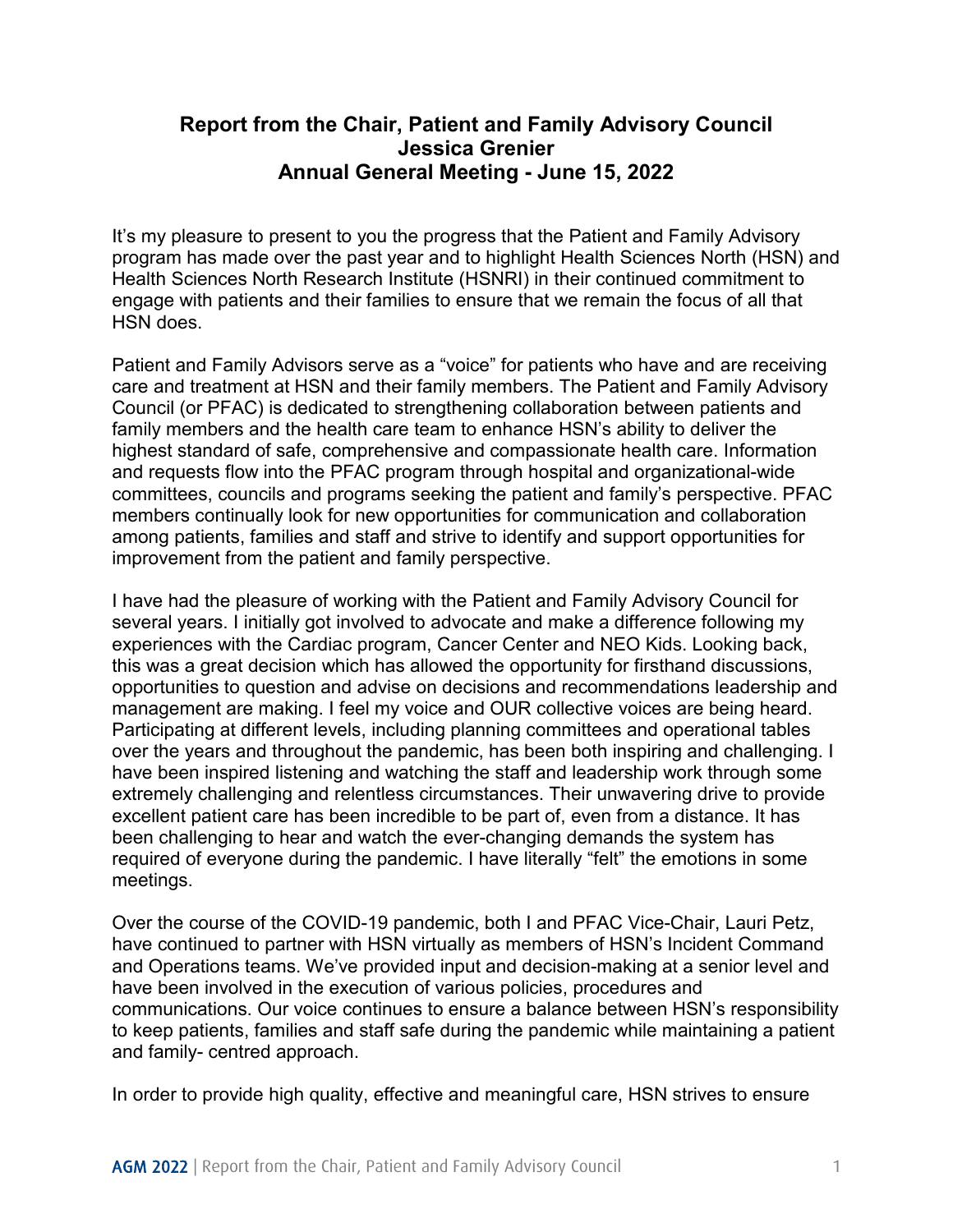that the engagement of patients and families remains the top priority in the delivery of care. Partnering with patients and families has enabled their experiences to be showcased and has helped shape organizational improvements. Our input has been valued throughout each level of the 2019-2024 HSN/HSNRI Strategic Plan's goals:

# **Be Patient and Family-Focused:**

In alignment with HSN's organizational key goal to be **Patient and Family-Focused**, HSN continues to engage patients and families to increase satisfaction with communication, specifically between patients and their health care team. Involving patients and families in nursing handover at shift change remains one of our focused areas of improvement work. Patients voiced the importance of ensuring bedside discussions respecting privacy and highlighting the key elements that support their safety. In response, and with patients being part of the process, posters designed in collaboration with Patient and Family Advisors were hung in patient rooms to educate patients and families on what to expect during nursing shift change and practices such as introducing the incoming nurse and discussing their care at bedside. Patient feedback included them feeling more secure in their care and better equipped to ask questions in order to obtain clarity, as required.

#### **Be Digitally-Enabled**

 In alignment with HSN's key goal to be **Digitally-Enabled,** Patient and Family Advisors able to share feedback and experiences which inform the design and build of the connect and support patients at home before and after surgery. Patient and Family Advisor involvement was instrumental in the development of the Seamless MD app by providing feedback on a demo app, ensuring patient-friendly language, designing ways continue to act as voting members of the Electronic Medical Record Steering Committees, Physician Advisory Council and working groups. In these settings, they are Electronic Medical Record. In April 2021, HSN launched a new app called Seamless MD, designed for patients undergoing total hip and knee replacement surgery. This user-friendly information and communication tool allows the surgical program to virtually to introduce the tool to patients and assisting the committee in understanding the patient's journey.

## **Be Socially Accountable**

In alignment with HSN's key goal to be **Socially Accountable,** HSN has proudly partnered with members of the 2SLGBTQIA+ community and Patient and Family Advisors as part of our commitment to equity, diversity and inclusion. In celebration of 2021 Pride Week, HSN joined Fierté Sudbury Pride at the annual flag-raising event where individuals of multiple representations shared their experiences. Pride t-shirts, stickers, and an infographic on the use of pronouns were distributed across the organization to remind patients that HSN is a safe space for the 2SLGBTQIA+ community.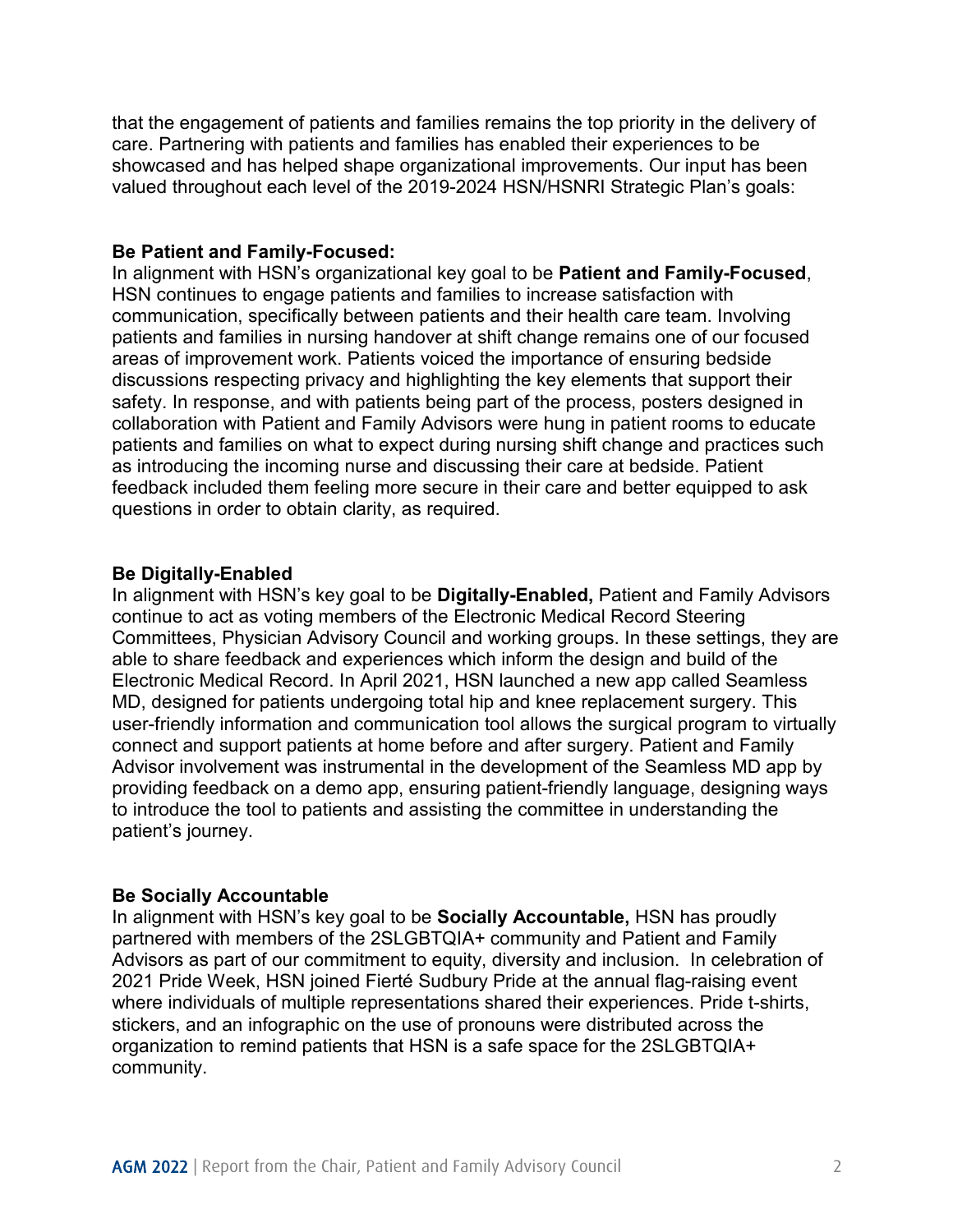#### **Support and Develop our People**

 dedicated Patient and Family Advisors. Feedback obtained from Patient and Family occur and are reported at the Workplace Violence Committee, input from Patient and In alignment with HSN's key goal to **Support and Develop Our People**, the Workplace Violence Prevention Committee continues to benefit from active participation of Advisors was instrumental in designing communication tools. Patient and Family Advisors have also been integral in the advancement of our Behavioral Escalation Support Team through sharing personal experiences and reminding us to always keep the patient and family at the forefront of safety planning. When critical safety events Family Advisors offer a different and patient-centered perspective. Their involvement emphasizes the value of including the patient and families in discussions related to workplace violence prevention.

## **Strengthen our Academic and Research Impact**

 HSN and the HSNRI are active participants in the Canadian Remote Access Framework clinical trials to remote and rural patients. Both organizations were selected as one of In alignment with HSN's key goal to strengthen our **Academic and Research Impact**, for Clinical Trials project, designed to investigate and overcome barriers to bringing three locations in Canada to be named a "Proof of Concept" site for this work. Patient and Family Advisors actively participate in monthly committee meetings and have joined other Advisors across Canada in sharing experiences and expertise to help bring research to patients.

 want to sincerely express my thanks and gratitude for the opportunity to work with this when and where I can to ensure patients and families remain at the center of all things As my final year concludes as the Chair of the Patient and Family Advisory Council, I council and the staff and leaders within HSN. I will continue to participate and advocate at HSN.

 Let me conclude by also acknowledging the members of the Patient and Family Advisory Council who served with me this past year:

Lauri Petz – 2022-2023 PFAC Chair; Andrea Desjardins; Andrea Fortin; Darlyn Hansen; Jill Kirwan; Todd Menard; Debbie Rainville; Rylee Restoule; Courtney Skuro; Leslie Steel; and Kimberly Wagg.

Our collective efforts and passion for excellent patient and family health care